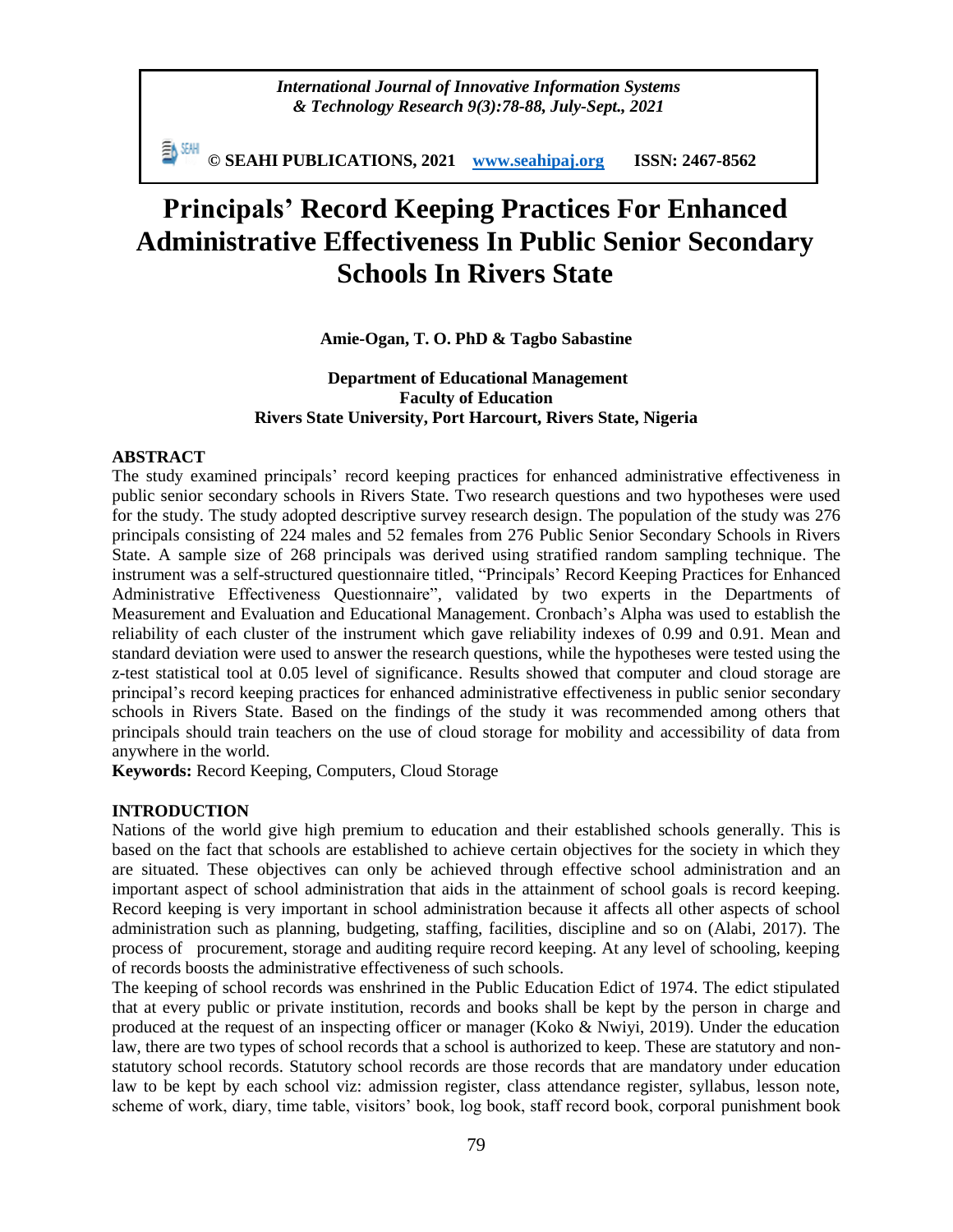and so on (Gede, 2011). On the other hand, non-statutory school records are those records not required by law to be kept, but are kept because they provide useful source of information not only for members of the school community but for people outside the school system as pointed out by Peretomode (2000). For example, in schools, employers may be interested in having particular information about students' scholastic achievement; parents may be interested in knowing how their children behave and perform in the school and alumni may require some information for registering in tertiary institutions. It was further observed that auditors may be interested in checking details of financial transactions; inspectors may need to go through the record of work of a particular teacher who is facing disciplinary action, and the principal may need to collate some information about a student or member of staff to back up a case they are putting across to the school board, etcetera (Ibid, 2000). Such records include duty roaster, staff movement book, school calendar, cash book, fees register, inventory book, record of club activities, exstudent report file etcetera. Therefore, because of their usefulness, school records should be easily accessible but at the same time kept safely where they cannot be easily destroyed by weather conditions and pests.

There is no gain-saying that records are an integral part of any viable organization. The success and failure of any organization is dependent on record keeping. Coincidentally, in the  $21<sup>st</sup>$  Century, it is no more necessary for organizations to keep records in files and drawers for fear of being vulnerable to destruction by rodents, fire, flood and the like. Proper record keeping in the 21<sup>st</sup> Century is done electronically, as an enhanced information management system which involves the use of electronic devices such as computers, CD Roms, flash drives, etcetera. Information Management System makes record keeping reliable, authentic and usable as long as the record is needed. Despite the importance of record keeping in schools, records are still traditionally kept on pieces of papers stocked away in files, which are parked inside drawers, lockers, book shelves and boxes. These forms of record keeping in schools have been observed to be detrimental to school records as they are in danger of being destroyed by pests, rodents, fire out-break, rain, flooding, theft, and eventual loss (Mcleod, Hare & Johare, 2004). The implication being that the education industry is bound to be deprived of useful information if traditional methods of record keeping persist in secondary schools.

In the 21<sup>st</sup> Century there is a clarion call for schools globally to embrace Information and Communication Technology for storing and disseminating information. Schools are becoming increasingly complex in all ramifications in terms of staff and student population, programmes and activities as well as the increasing need for accurate planning and improved outputs. These afore listed indices require improved methods of keeping, storing and retrieving school records for effective school administration. Based on the afore, the study unravelled principals' record keeping practices for administrative effectiveness in public senior secondary schools in Rivers State.

### **Concept of Record Keeping**

Record keeping is the act of creating and maintaining records in organizations such as schools, banks, hospitals and other service and non-service organizations. Such records give a lot of information about those organizations that enable the authorities take goal oriented decisions and assess the progress of the organization at a glance or holistically. Record keeping is vital to the school system as it generates its information and experiences influx of information and an outflow of the same to the society which demands accountability. In the words of Ibara (2010), without records, there can be no accountability.

Dale and Cory (2021) defined a record keeping device as any type of computing hardware that is used for storing, porting or extracting data files and objects. Record keeping devices can hold and store information both temporarily and permanently. [Garry](https://www.techtarget.com/contributor/Garry-Kranz) and Dave (2021), viewed record keeping as collective methods and technologies that capture and retain digital information on electromagnetic, optical or silicon-based [record keeping media.](https://searchstorage.techtarget.com/definition/storage-medium)

There are two different types of record keeping devices namely the primary record keeping device and the secondary record keeping device. The primary record keeping devices are generally smaller in size; designed to hold data temporarily and are internal to the computer. They have the fastest data access speed, and these type of devices include RAM and cache memory (Dale  $&$  Cory, 2021). The Secondary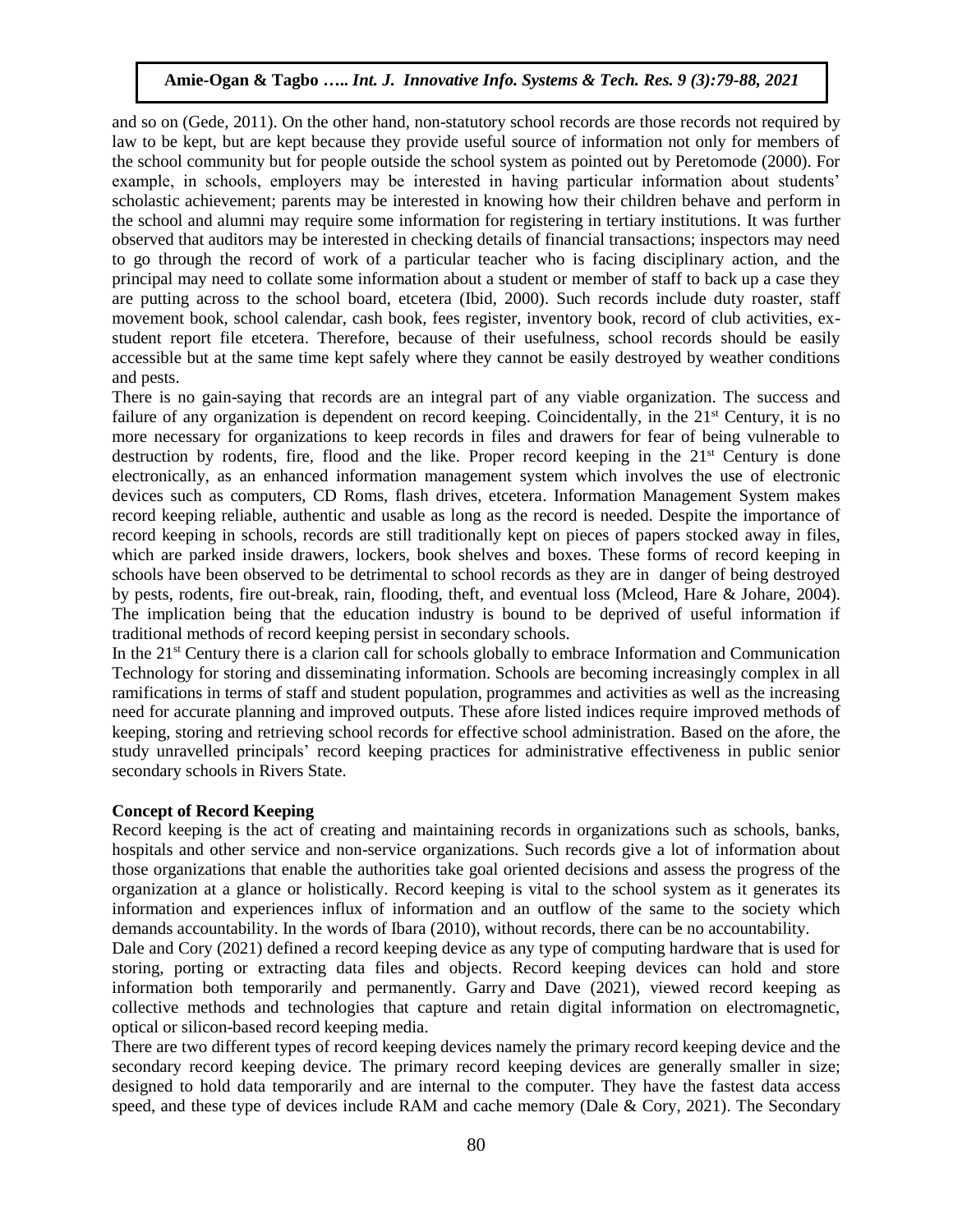record keeping devices usually have larger record keeping capacity, and they store data permanently. These type of devices include the hard disk, the optical disk drive and USB record keeping device (Ryan, Ian, Tracy-Lee, & Mohana, 2020).

#### **Principals' Record Keeping with Computers for Effective Administration**

Computers do not work in isolation but with human intervention. They are electronic machines that undergo three processes: input, transformation and output. These processes are actualised by human manipulations. It serves the purpose of information storage, retrieval and use at any point in time and relevance. These functions have made the use of the computer so paramount in all institutions including schools. A computer is also viewed as a machine that performs tasks and calculations based on a set of instructions or program operations [\(https://askthecomputerech.com\)](https://askthecomputerech.com/).

Norton (2021) defined a computer as a programmable machine which responds to a specific set of instructions in a well-defined manner and execute pre-recorded list of instructions. Modern computers are said to be electronic and digital consisting of machinery wires, transistors and circuits referred to as hardware and the instructions and data called software. All the definitions are pointers to the fact that computers cannot be operated in isolation but with the aid of human intervention. The emphasy on the use of technology in schools have also initiated the utilization of computers in school record keeping by school administrators for the effectiveness of their day to day activities. Egwunyenga (2000) asserted that good school records when properly and effectively kept provide information for teachers, counsellors, curriculum planners and instructional supervisors for planning and implementing instructional and administrative activities. Independent studies by researchers have shown co-relationships between the use of electronic record keeping and administrative effectiveness. Onweh, Etim and Emang (2012) in their study on the relationship between record keeping and administrative effectiveness in secondary schools in Akwa Ibom State Nigeria, found a relationship between academic record keeping and administrative effectiveness as well as adequate financial record keeping and administrative effectiveness. This study unraveled the fact that there is the need to judiciously use computers in principal's record keeping in the public senior secondary schools in Nigeria.

Financial school records are concerned with the recording and management of schools' money. These records show the total amount the school has in terms of income and how much has been expended as regards the development of the school. If these records are adequately kept, for example, in flash drives, CD Roms, or in the computer hard disks, they will save the school administrator from unnecessary mismanagement of funds. In addition, Oluwole and Ivagher (2015) identified some of these records to include the school budget, school fee register, impress account, the ledger or cash book and farm record.

The general aim of school administration is the improvement of teaching and learning through the provision of quality instructional materials (Adu & Ngulube, 2017). To achieve this aim, there is the need for school impress for the day-to-day administration of schools. According to Oluwole and Ivagher (2015), this money is intended to cover the day-to-day expenses which unit heads will necessarily incur. It was also reiterated that, an impress holder has to account for all payments made with supporting bills and receipts. This infers that an impress account provides adequate record of expenditure and aids in proper accounting and full understanding of the school budget.

Similarly, the cash book is another tool for financial record keeping in schools. It is defined as a financial journal that contains all cash receipts and disbursements, including bank deposits and withdrawals. Entries in the cash book are then posted into the general ledger (Bello, 2010). However in schools, the school cash book records income and expenditure of the school. This record is kept by the school bursar and occasionally checked by government auditors or inspectors (Idoka in Oluwole & Ivagher, 2015). The cash book or ledger provides information to the government and school administrator on how much money comes in and how much that is expended in carrying out school activities.

Furthermore on the issue of financial record keeping in schools, Oluwole and Ivagher (2015) stressed that each record has its importance in helping to determine how school programmes will be planned. A major observation of how financial records of schools affect administrative effectiveness is on dissemination of information and financial accountability of the school principals to all stakeholders of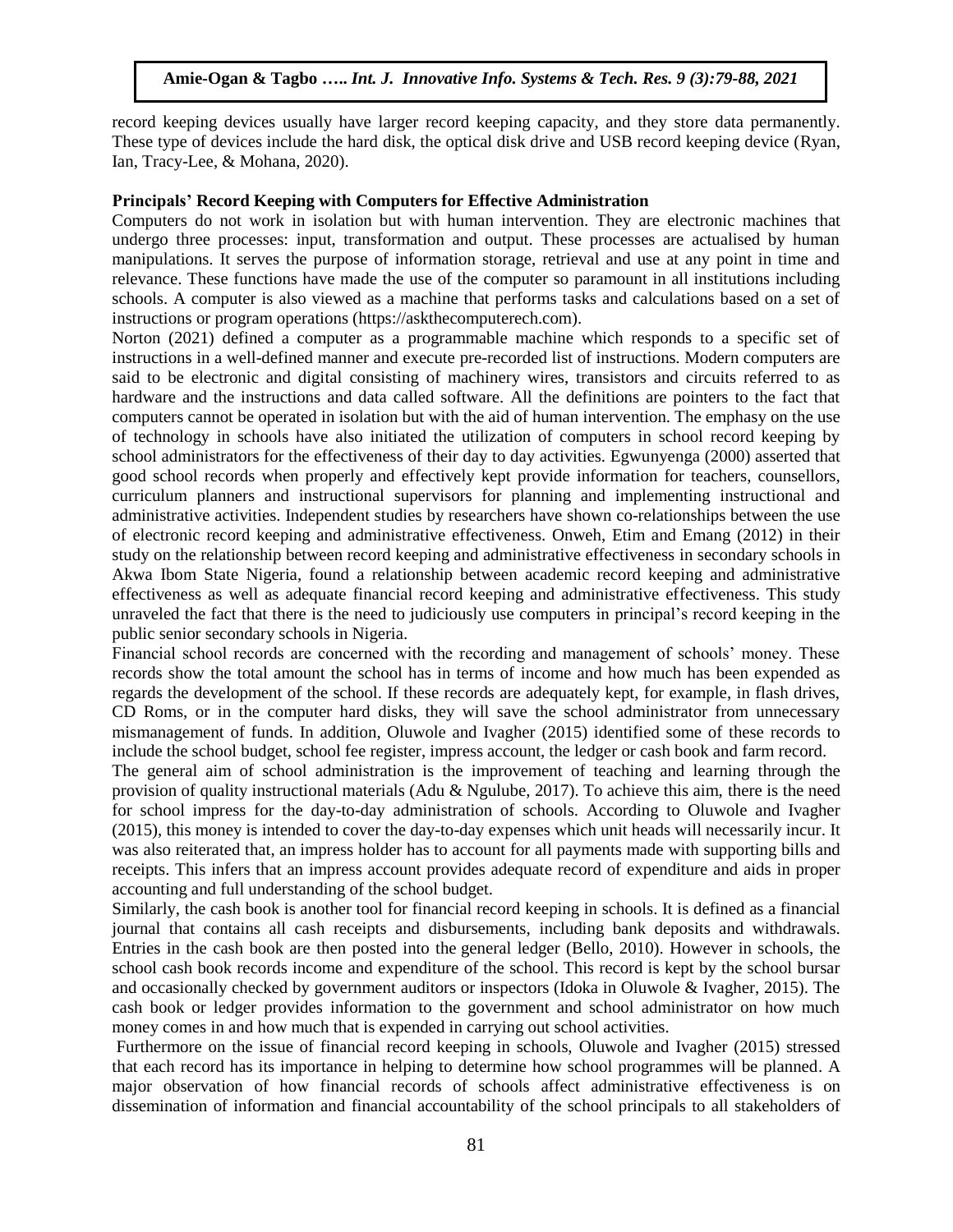the education industry. Gama (2010) in support of the afore view stated that universal education board through the local education authority should provide additional storage facilities to the schools to enable them preserve their records for posterity, and concluded that since records are better generated and preserved using computers, the authorities should provide the facility in schools.

Financial record is very important in school administration. It is therefore of great importance to have financial school records of how school money is generated and how it is spent with the receipts of articles bought well intact for citing. This helps in clearing the head of any suspicion or accusations leveled against him on financial mismanagement (Owo & Nweze, 2014).

# **Principals' Financial Record Keeping with Cloud Storage for Effective Administration**

Cloud storage is a tool for business owners and consumers to save data securely online so that it can be accessed anytime from any location and easily shared with those who are granted permission. Cloud storage also backs up data to facilitate recovery off-site. Today, individuals have access to several free cloud computing services such as Google drive, Dropbox, and Box, which come with upgraded subscription packages that offer larger storage sizes and additional cloud services. Cloud storage has grown increasingly popular among individuals who need larger storage space and for businesses seeking an efficient off-site data back-up solution. Due to cloud storage's increasing popularity and use, cloud security has become a major concern to protect data integrity, prevent hacking attempts, and avoid file or identity theft [\(Jake](https://www.investopedia.com/contributors/82577/) & [Khadija, 2](https://www.investopedia.com/khadija-khartit-4799776)021).

In the view of Krishna (2019) and Samman and Smug (2021), it is a way of storing data online instead of a local computer but through a cloud computing provider who manages and operates record keeping as a service. It requires an internet connection in order to upload, modify, and share documents, presentations, spreadsheets, images, audio, video, etcetera with others. Cloud storage is a model of [computer data](https://en.wikipedia.org/wiki/Computer_data_storage)  [storage](https://en.wikipedia.org/wiki/Computer_data_storage) in which the [digital data](https://en.wikipedia.org/wiki/Digital_data) is stored in logical [pools,](https://en.wikipedia.org/wiki/Pool_(computer_science)) said to be on "the cloud". The [physical](https://en.wikipedia.org/wiki/Storage_virtualization)  [storage](https://en.wikipedia.org/wiki/Storage_virtualization) spans through multiple [servers](https://en.wikipedia.org/wiki/Server_(computing)) (sometimes in multiple locations), and the physical environment is typically owned and managed by a [hosting](https://en.wikipedia.org/wiki/Internet_hosting_service) company. These cloud storage providers are responsible for keeping the data [available](https://en.wikipedia.org/wiki/Availability) and [accessible,](https://en.wikipedia.org/wiki/Data_access) and the physical environment protected and running.

Cloud storage stores and moves data in a secure and safe manner, thereby allowing principals to keep their files stored with the cloud services provider for on-demand access on any of their devices. Cloud storage can also be used to archive data that requires long-term storage that does not need to be accessed frequently, such as certain financial records. Increasingly, files stored "in the cloud" are utilized for group collaboration. It is delivered on demand with just-in-time capacity and costs and eliminates buying and managing a record keeping infrastructure (Samman & Smug, 2021).

In schools, cloud storage could be efficiently and effectively used by principals to enhance administrative effectiveness. Also, the latest school management system currently available, affords school administrators to automate their files into a system that allow them access them conveniently. It saves labour and effort to retrieve a record no matter the number of years it has been kept at the click of a button. Therefore, a school administrator does not need to keep large files in a large room and consume more paper. What the administrator needs is to integrate technology into the school system and work smart and not necessarily hard as the technology permits access to files every time they need them even when they are not in the school premises (Falana, 2018).

### **Statement of the Problem**

Prior to the introduction of the  $21<sup>st</sup>$  record keeping tools (through the use of Information and Communication Technology) in secondary schools; principals' in Nigeria and other developing countries stored school records mainly on papers stocked in files, which were packed inside drawers, lockers, book shelves and boxes. This type of school record keeping practice exposed important school records to destruction by pests, termites, cockroaches, rodents, rainfall, flooding, pilfering, fire outbreaks and eventual loss. In the 21<sup>st</sup> century, it is expected that record keeping in secondary schools should be done electronically using computers and cloud storage. Unfortunately, it is perceived that most public secondary school principals in Rivers State seem not to adopt information management system, which involves the use of cloud storage, flash drive, memory cards, CD Roms, flash drives, audio recorders, and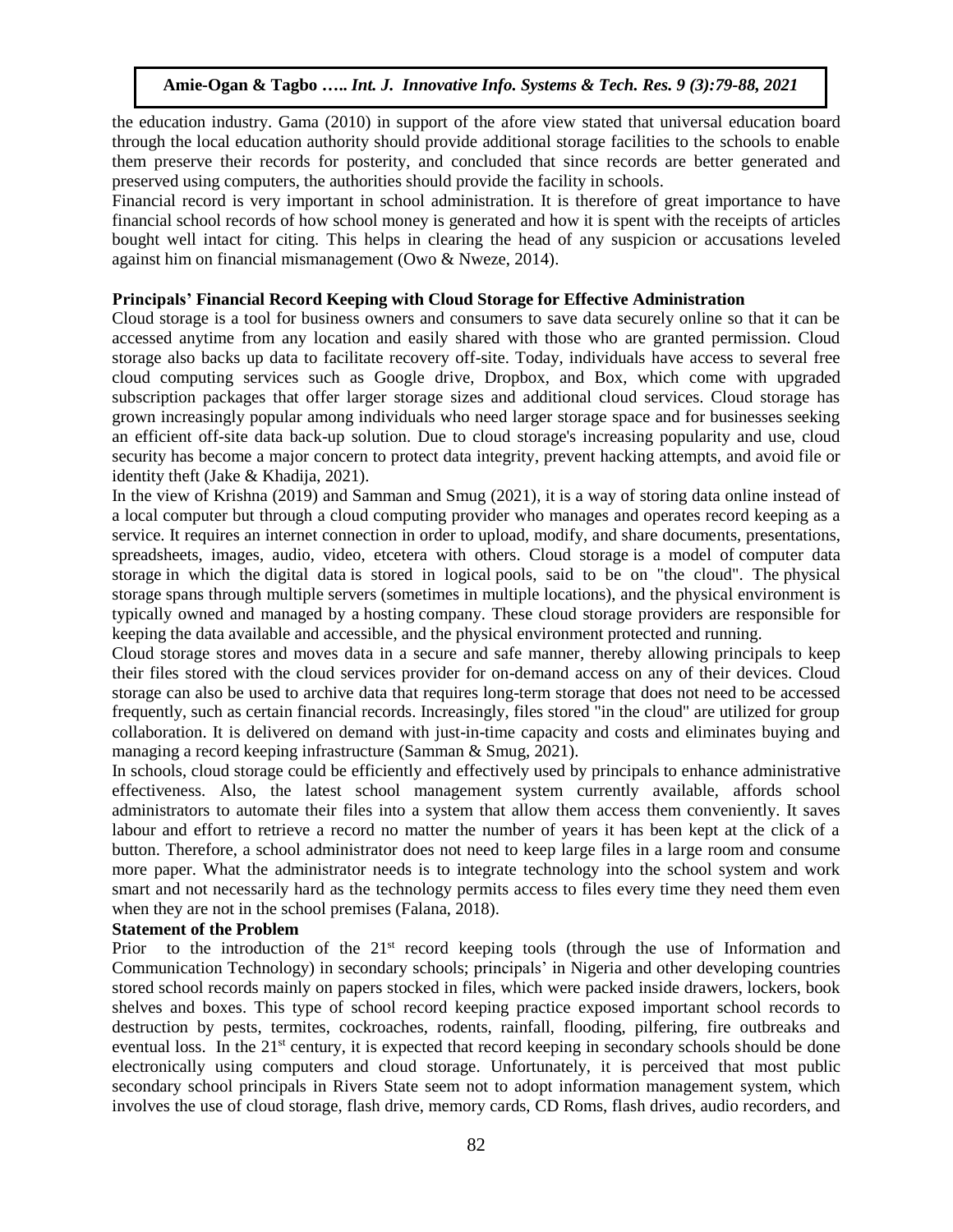other information management devices for proper record keeping to improve on their administrative tasks. Giving credence to the above statement Amie-Ogan and Osuji (2016), posited that the twenty-first century is an era of global use of digital technologies by institutions and business organizations in order to have a competitive advantage over their rivals in the labour market. If principals must remain relevant in secondary school administration, their mode of record keeping ought to be reversed in keeping with best global practices for safety and accountability.

It was against this background that the study investigated computers and cloud storage as principals' record keeping practices for enhanced principals' administrative effectiveness in public senior secondary schools in Rivers State.

# **Purpose of the Study**

The purpose of the study was to investigate principals' record keeping practices for enhanced administrative effectiveness in public senior secondary schools in Rivers State. Specifically, the study sought to:

- 1. determine the ways principals' record keeping with computers facilitate administrative effectiveness in public senior secondary schools in Rivers State.
- 2. examine how principals' financial record keeping with cloud storage facilitate administrative effectiveness in public senior secondary schools in Rivers State.

# **Research Questions**

- 1. What are the ways principals' record keeping with computers facilitate administrative effectiveness in public senior secondary schools in Rivers State?
- 2. How do principals' financial record keeping with cloud storage facilitate administrative effectiveness in public senior secondary schools in Rivers State?

# **Hypotheses**

- Ho<sup>1</sup> There is no significant difference between the mean opinion scores of male and female principals on the ways principals' record keeping with computers facilitate administrative effectiveness in public senior secondary schools in Rivers State.
- Ho<sup>2</sup> There is no significant difference between the mean opinion scores of experienced and inexperienced principals on how principals' financial record keeping with cloud storage facilitate administrative effectiveness in public senior secondary schools in Rivers State.

# **METHODOLOGY**

The research design used for this study was the descriptive survey design. The population of the study was 276 principals consisting of 224 males and 51 females from the 276 public senior secondary schools in Rivers State. A sample size was 268 principals consisting of 221 males and 47 females was achieved through the use of stratified random sampling technique. A self-developed questionnaire titled: "Principals' Record Keeping Practices For Enhanced Administrative Effectiveness Questionnaire (PRKPEAEQ)" was used to elicit data from the respondents. The instrument was validated by two experts in the Departments of Educational Management and Measurement and Evaluation. The instrument had two (2) sections: Sections A and B. Section A consisted of demographic information while Section B contained questionnaire items based on the research questions. The response scale was structured on a 4 point Likert rating scale of Strongly Agree (SA), Agree (A), Disagree (D) and Strongly Disagree (SD) with values of 4, 3, 2 and 1 respectively. Cronbach's Alpha was used to test the reliability of the instrument which gave reliability indexes of 0.99 and 0.91. Mean and standard deviation were used to answer the research questions with a criterion mean of 2.50. Questionnaire items with mean opinion scores below 2.50 denoted 'Disagreed' while 2.50 and above signified 'Agreed'. The hypotheses were tested using z-test statistics at 0.05 level of significance. Analyzed data with calculated z-values above the z-critical value of  $\pm 1.96$  were rejected and below  $\pm 1.96$  were accepted.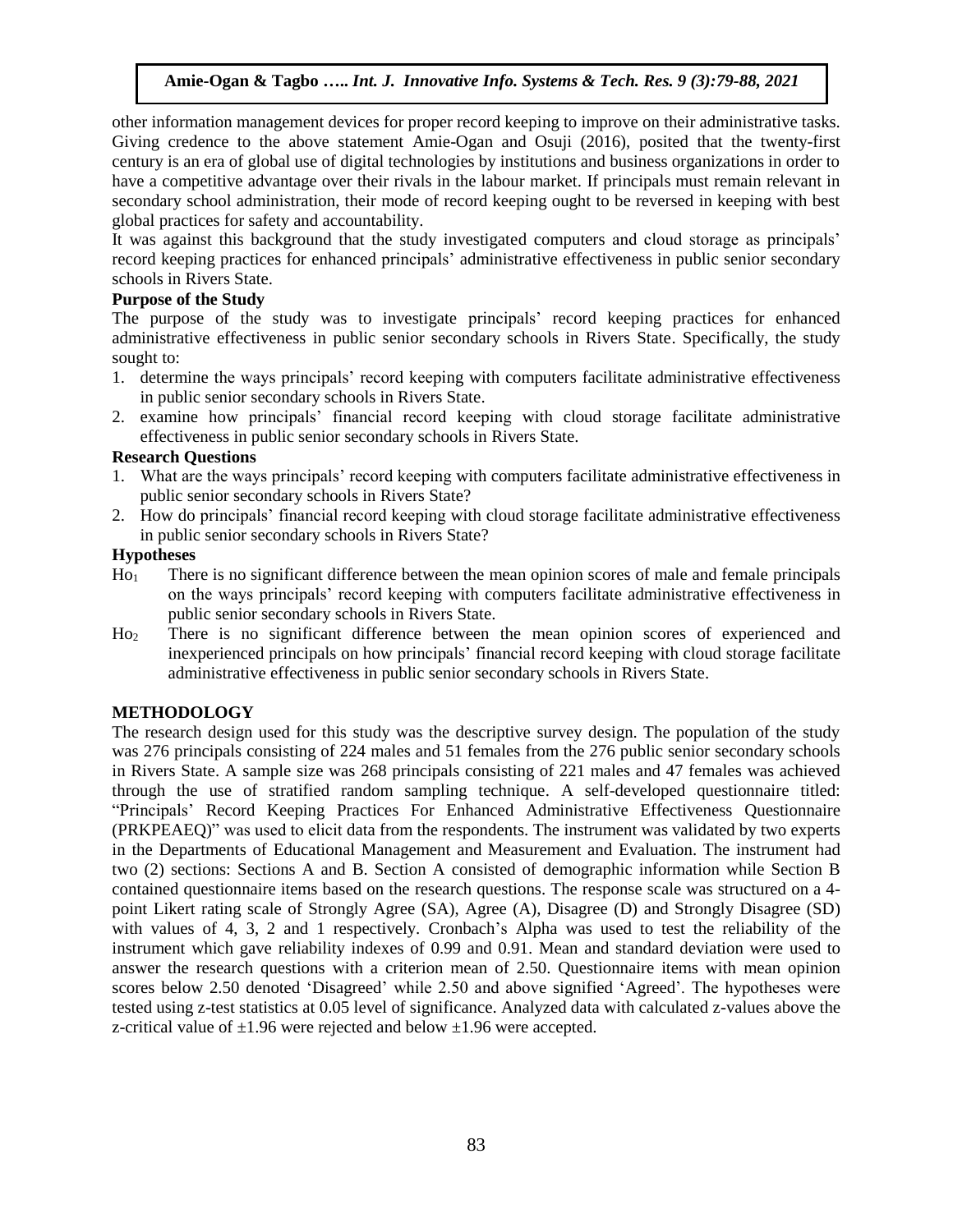**Research Question 1:** *What are the ways principals' record keeping with computers facilitate administrative effectiveness in public senior secondary schools in Rivers State?*

**Table 1: Mean Opinion Scores of Male and Female Principals' on Ways Principals' Record Keeping With Computers Facilitate Administrative Effectiveness in Public Senior Secondary Schools in Rivers State.**

| S/N | <b>Items</b>                                                                                                                                         | Male<br>$N = 221$ | <b>Principals</b> |                 |                           | <b>Female</b><br><b>Principals</b> |                 |
|-----|------------------------------------------------------------------------------------------------------------------------------------------------------|-------------------|-------------------|-----------------|---------------------------|------------------------------------|-----------------|
|     |                                                                                                                                                      | $(\overline{X})$  | <b>Std</b>        | <b>Decision</b> | $(\overline{\mathbf{X}})$ | <b>Std</b>                         | <b>Decision</b> |
| 1.  | Record keeping with computer's hard<br>drive in schools boosts academic and<br>financial record keeping                                              | 2.52              | 0.90              | Agree           | 2.51                      | 0.49                               | Agree           |
| 2   | Record keeping in schools with flash 2.75<br>drive<br>helps to provide useful<br>information on the academic progress<br>and development of students |                   | 0.73              | Agree           | 2.80                      | 0.82                               | Agree           |
| 3.  | Record keeping in schools with 2.47<br>memory card helps in planning and<br>budgetary purposes                                                       |                   | 0.81              | <b>Disagree</b> | 2.46                      | 0.31                               | <b>Disagree</b> |
| 4.  | Record keeping in schools with CD 2.74<br>Rom helps in making information<br>readily available to employers of<br>labour and stakeholders            |                   | 0.52              | Agree           | 2.70                      | 0.39                               | Agree           |
| 5.  | Record keeping with cloud storage in 2.80<br>schools provide information for<br>assessment of teachers, students and<br>school financial accounts    |                   | 0.20              | Agree           | 2.78                      | 0.90                               | Agree           |
|     | <b>Grand Mean/SD</b>                                                                                                                                 | 2.66              | 0.63              | Agree           | 2.65                      | 0.58                               | Agree           |

#### **Source: Field Survey, 2021**

The results on table 1 revealed that questionnaire items 1, 2, 4 and 5 had mean values of 2.52, 2.75, 2.74 and 2.80 for male principals and 2.51, 2.80, 2.70 and 2.78 for female principals while questionnaire item 3 had mean values of 2.47 for male principals and 2.46 for female principals. The grand mean score for both male and female principals on the table were above the criterion mean which implies that male and female principals agreed that principals' record keeping with computers facilitate administrative effectiveness in public senior secondary schools in Rivers State.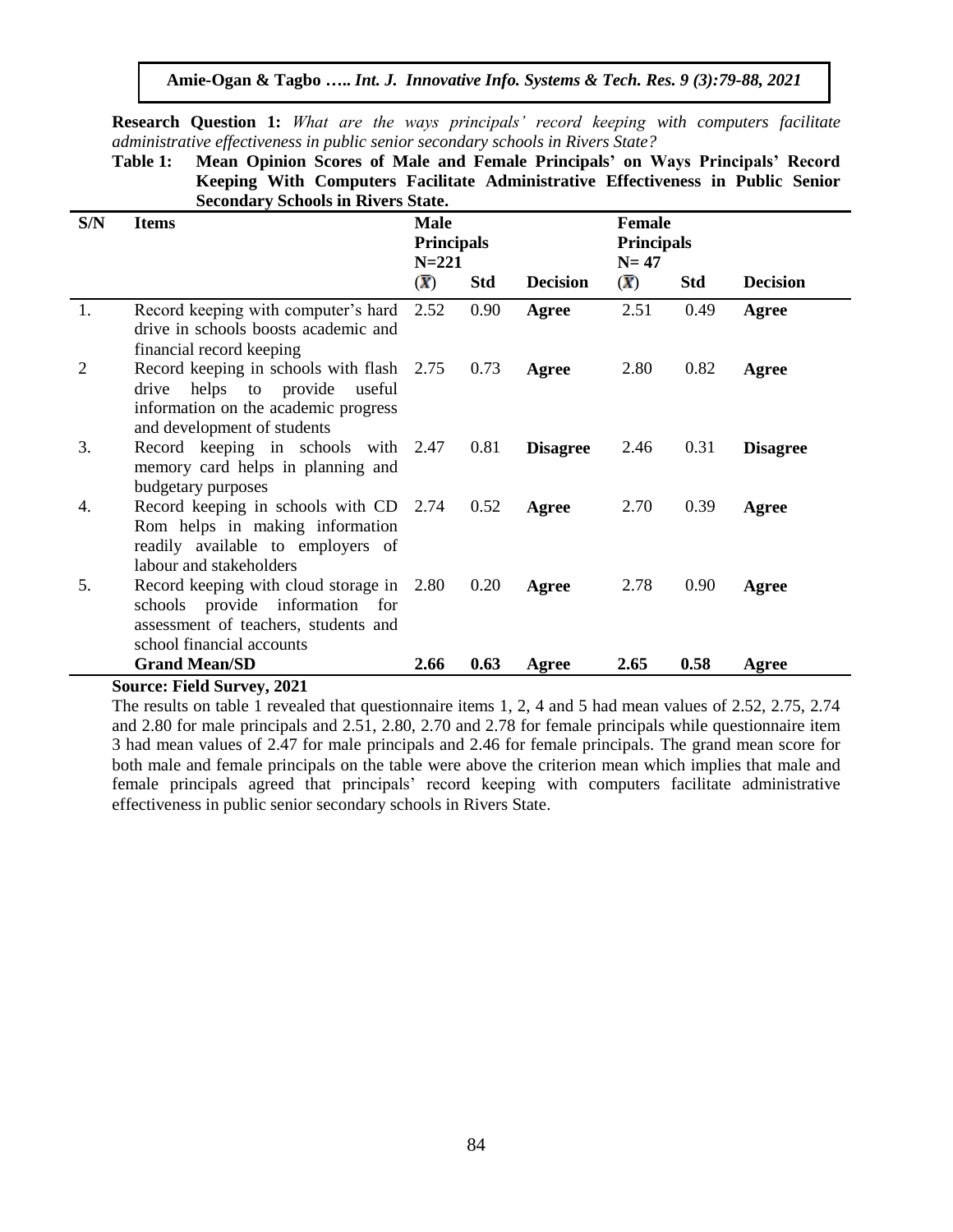**Amie-Ogan & Tagbo …..** *Int. J. Innovative Info. Systems & Tech. Res. 9 (3):79-88, 2021*

**Research Question 2:** *How do principals' financial record keeping with cloud storage facilitate administrative effectiveness in public senior secondary schools in Rivers State?*

| Table 2: Mean Opinion Scores of Experienced and Inexperienced Principals' on How Principals' |
|----------------------------------------------------------------------------------------------|
| Record Keeping With Cloud Storage Facilitate Administrative Effectiveness in Public          |
| <b>Senior Secondary Schools in Rivers State.</b>                                             |

| S/N            | <b>Items</b>                                                                                                         | <b>Experienced</b><br><b>Principals</b><br>$N=169$ |            |                 | <b>Inexperienced</b><br><b>Principals</b><br>$N=99$ |            |                 |
|----------------|----------------------------------------------------------------------------------------------------------------------|----------------------------------------------------|------------|-----------------|-----------------------------------------------------|------------|-----------------|
|                |                                                                                                                      | $(\overline{X})$                                   | <b>Std</b> | <b>Decision</b> | $(\overline{X})$                                    | <b>Std</b> | <b>Decision</b> |
| 1.             | Record keeping with cloud storage<br>helps in decision making in schools                                             | 2.79                                               | 0.99       | Agree           | 2.82                                                | 0.85       | Agree           |
| 2.             | Financial record keeping with cloud<br>storage in schools help principals in<br>accountability purposes              | 2.55                                               | 0.67       | Agree           | 2.57                                                | 0.80       | Agree           |
| 3.             | Financial record keeping with cloud<br>storage in schools help principals to<br>organize school finances             | 2.63                                               | 0.12       | Agree           | 2.60                                                | 0.25       | Agree           |
| 4.             | Cloud storage helps in having details<br>of all school income and expenditure                                        | 2.77                                               | 0.52       | Agree           | 2.80                                                | 0.35       | Agree           |
| 5 <sub>1</sub> | Financial record keeping with cloud<br>storage help principals to show stock<br>levels in schools                    | 2.55                                               | 0.61       | Agree           | 2.51                                                | 0.24       | Agree           |
| 6.             | Financial record keeping with cloud<br>school<br>financial<br>stores<br>storage<br>information for auditing purposes | 2.90                                               | 0.30       | Agree           | 2.89                                                | 0.33       | Agree           |
| 7.             | Financial record keeping with cloud<br>storage aid in planning areas of<br>financial needs in schools.               | 2.77                                               | 0.99       | Agree           | 2.80                                                | 0.85       | Agree           |
|                | <b>Grand Mean</b>                                                                                                    | 2.71                                               | 0.60       | Agree           | 2.71                                                | 0.52       | Agree           |

### **Source: Field Survey, 2021**

The results on table 2 revealed that questionnaire items (6-12) had mean values of 2.79, 2.55, 2.63, 2.77, 2.55, 2.90 and 2.77 for experienced principals and 2.82, 2.57, 2.60, 2.80, 2.51, 2.89 and 2.80 for inexperienced principals. Again, the grand mean scores on the table were above the criterion mean of 2.50 which implied that experienced and inexperienced principals agreed that principals' record keeping with cloud storage facilitate administrative effectiveness in public senior secondary schools in Rivers State.

# **Hypotheses**

- Ho<sup>1</sup> There is no significant difference between the mean opinion scores of male and female principals on the ways principals' record keeping with computers facilitate effective administrative effectiveness in public senior secondary schools in Rivers State.
- **Table 3: z-test Analysis of Difference Between the Mean Opinion Scores of Male and Female Principals' on Ways Principals' Record Keeping With Computers Facilitate Administrative Effectiveness in Public Senior Secondary Schools in Rivers State.**

| Gender                    |     |      | Std  | Df  | z-Cal | z-Crit. |      | <b>Decision</b>             |
|---------------------------|-----|------|------|-----|-------|---------|------|-----------------------------|
| Male Principals           | 221 | 2.66 | 0.63 | 266 | 0.45  | $+196$  | 0.05 | $H_{O1}$ : Failed to Reject |
| <b>Female Principals</b>  | 47  | 2.65 | 0.58 |     |       |         |      | No Significant Difference   |
| Course Field Current 2021 |     |      |      |     |       |         |      |                             |

# **Source: Field Survey, 2021**

Data on table 3 above shows a z-calculated value of 0.45, which was less than the z-critical value of  $\pm 1.96$ at 0.05 level of significance and 266 degree of freedom. Since the z-calculated value of 0.45 was less than the z-critical value of  $\pm 1.96$ , the null hypothesis was accepted which states that there is no significant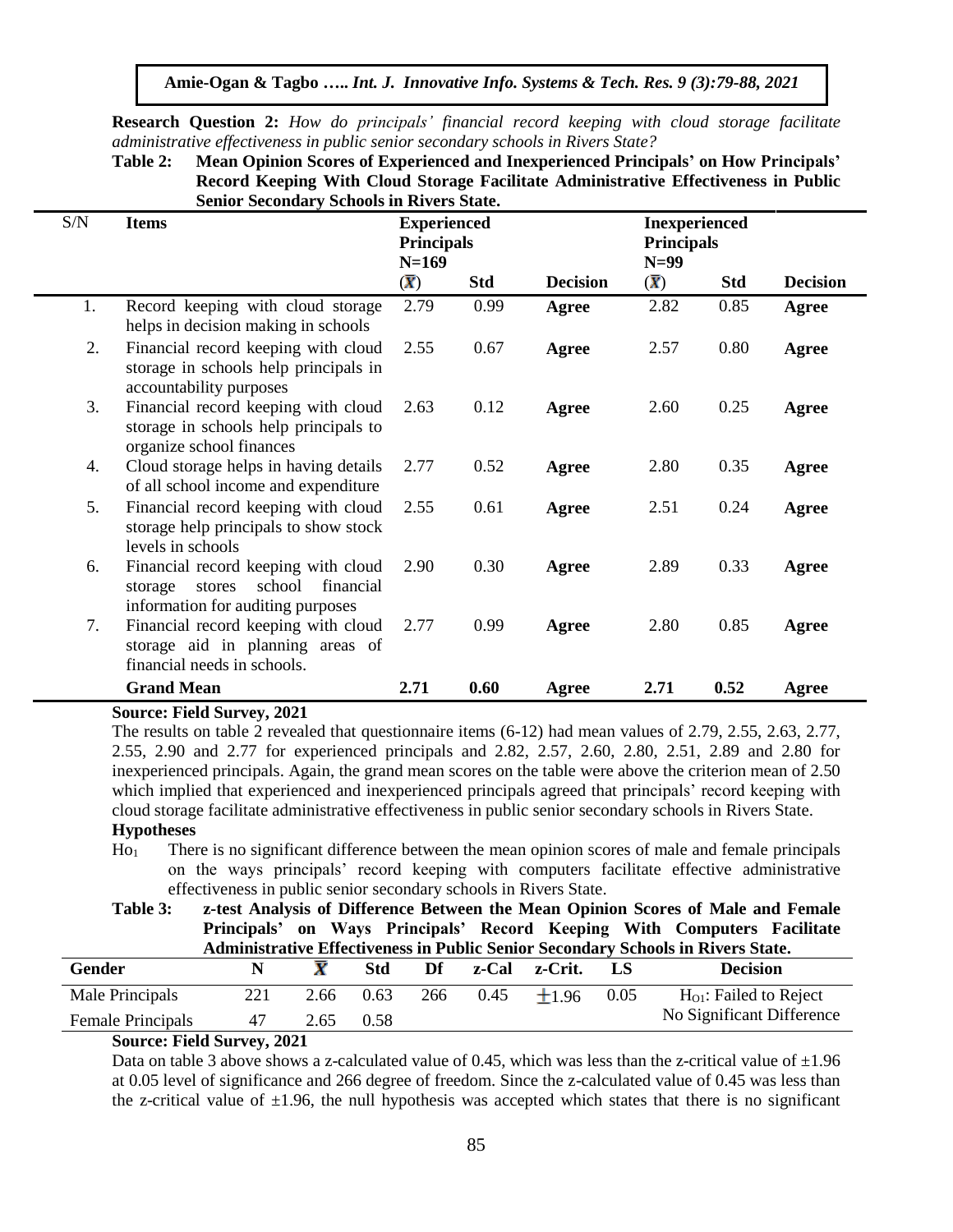difference between the mean opinion scores of male and female principals on the ways principals' record keeping with computers facilitate effective administrative effectiveness in public senior secondary schools in Rivers State.

- Ho<sup>2</sup> There is no significant difference between the mean opinion scores of experienced and inexperienced principals on how principals' financial record keeping with cloud storage facilitates administrative effectiveness in public senior secondary schools in Rivers State.
- **Table 4: z-test Analysis of Difference Between the Mean Responses of Experienced and Inexperienced Principals' on How Principals' Record Keeping With Cloud Storage Facilitates Administrative Effectiveness in Public Senior Secondary Schools in Rivers State.**

| <b>Class</b>                |     |      | <b>Std</b> | Df | z-Cal    | z-Crit. | LS   | <b>Decision</b>                                       |
|-----------------------------|-----|------|------------|----|----------|---------|------|-------------------------------------------------------|
| Experienced<br>Principals   | 169 | 2.71 | 0.60       |    | 266 0.72 | $+1.96$ | 0.05 | $HO2$ : Failed to Reject<br>No Significant Difference |
| Inexperienced<br>Principals | 99  | 2.71 | 0.52       |    |          |         |      |                                                       |

### **Source: Field Survey, 2021**

Data on table 4 above shows a z-calculated value of 0.72, which was less than the z-critical value of  $\pm 1.96$ at 0.05 level of significance and 266 degree of freedom. Since the z-calculated value of 0.72 was less than the z-critical value of  $\pm 1.96$ , the null hypothesis was accepted which states that there is no significant difference between the mean opinion scores of experienced and inexperienced principals on how principals' financial record keeping with cloud storage facilitate administrative effectiveness in public senior secondary schools in Rivers State.

# **DISCUSSION OF FINDINGS**

Findings on research question 1 on table 1 revealed that male and female principals agreed that principals' record keeping with computers facilitate administrative effectiveness in public senior secondary schools in Rivers State with grand mean values of 2.66 and 2.65. Hypothesis 1 on table 3 also showed that there is no significant difference between the mean opinion scores of male and female principals on the ways principals' record keeping with computers facilitate administrative effectiveness in public senior secondary schools in Rivers State with z-calculated value of 0.45 which was less than z-critical value of  $\pm 1.96$ . This finding is in agreement with Gama (2010) who posited that the State Universal Education Board through the Local Education Authority should provide additional storage facilities in schools to enable them preserve their records for posterity, and concluded that since records are better generated and preserved using computers, the authorities should provide the facility in schools. In addition Garry and Dave (2021) opined that record keeping with the computer captures and retains digital information on electromagnetic, optical or silicon-based recording keeping media for future use which invariably would enhance school administrators' effectiveness.

Findings on research question 2 on table 2 revealed that experienced and inexperienced principals agreed that principals' record keeping with cloud storage facilitates administrative effectiveness in public senior secondary schools in Rivers State with grand mean values of 2.71 and 2.71. Hypothesis 2 on table 4 also showed no significant difference between the mean opinion scores of experienced and inexperienced principals on how principals' financial record keeping with cloud storage facilitates administrative effectiveness in public senior secondary schools in Rivers State with z-calculated value of 0.72 which was less than z-critical value of  $\pm 1.96$ . The finding corroborated with Samman and Smug (2021) who noted that cloud storage is a cloud computing model that stores data on the Internet through a cloud computing provider that manages and operates record keeping as a service. It is delivered on demand with just-intime capacity and costs, and eliminates buying and managing a record keeping infrastructure. It thus allows principals to keep their files stored with the cloud service provider and on-demand is retrieved and accessed easily. The finding is also in line with Falana (2018) who was of the view that the school administrator does not need to keep large files in a large room and consume more paper but what the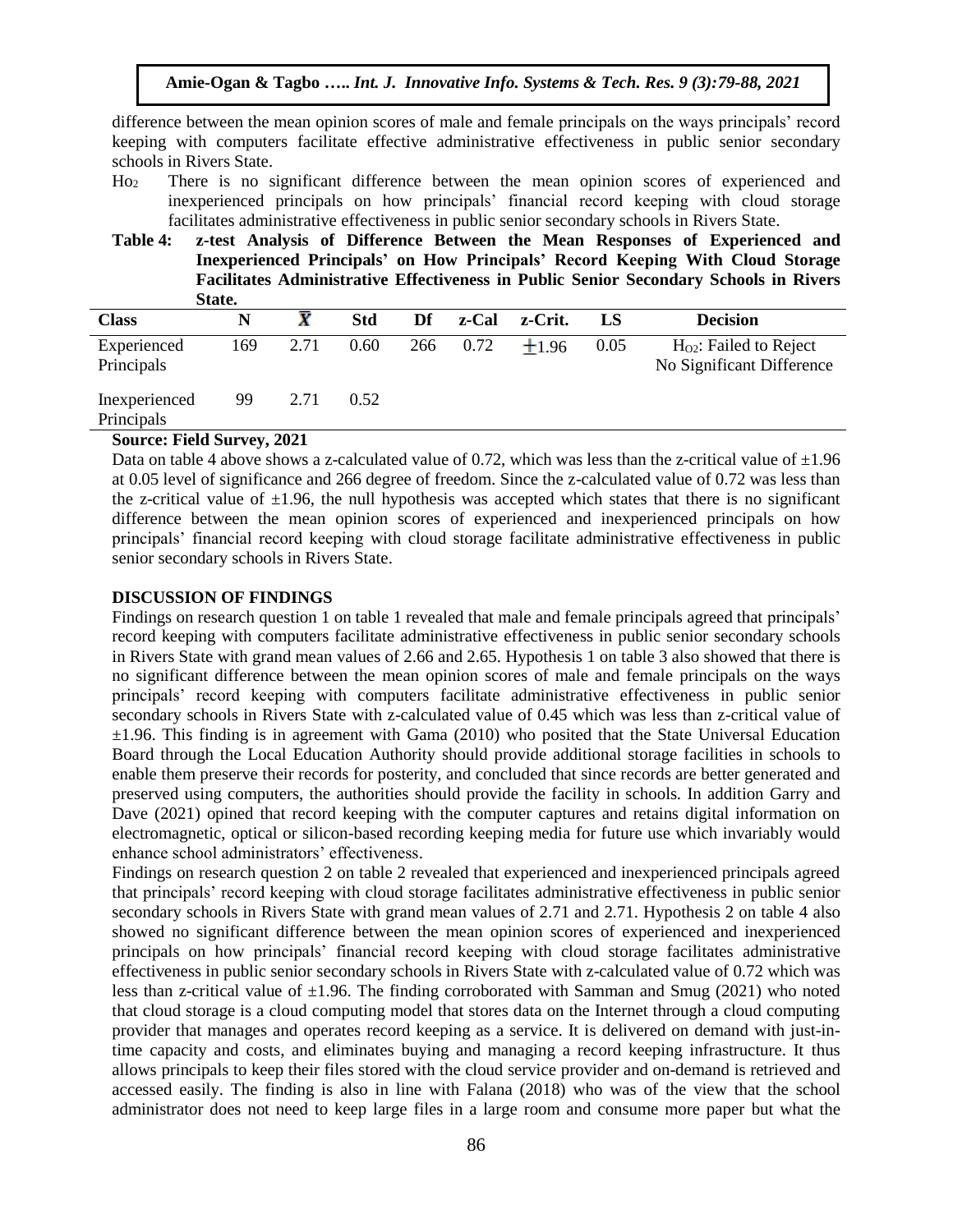administrator needs is to integrate technology into the school system and work smart and not necessarily hard. Moreover, the technology is cloud-based, meaning they can access their files any time they need them even when they are not in the school premises.

## **CONCLUSION**

Based on the findings of the study, it was concluded that record keeping with computers and cloud storage aid administrative effectiveness in public senior secondary schools in Rivers State.

## **RECOMMENDATIONS**

The following recommendations were made based on the findings of the study:

- 1. The State government should supply the necessary electronic and digital record keeping devices such as computers and their accessories to all senior public secondary schools in Rivers State. This could be done by providing funds for the purchase and maintenance of ICT facilities and accessories.
- 2. Principals should use cloud storage for financial record keeping in public senior secondary schools in Rivers State for accountability, mobility and accessibility of data from anywhere in the world.

## **REFERENCES**

- Adu, K. K. & Ngulube, P. (2017). Key threats and challenges to the preservation of digital records of public institutions in Ghana. *Information, Communication and Society,* 20 (8), 1127-11145
- Alabi, A. O. (2017). Record keeping for effective administration of secondary schools. *Journal of Public Administration and Governance,* 7 (2), 66 – 74.
- Amie-Ogan, T. O. & Osuji, C. U. (2016). Availability and utilization of digital instructional materials in public senior secondary schools in Port Harcourt Metropolis, Rivers State, Nigeria. *International Journal of Academia, 2 (1), 129 – 140.*
- Bello, A. N. (2010). *Keeping records in schools*. Jalingo: Gurara Press.
- Egwunyenga, E. J. (2000). *Essentials of school administration.* Benin City. Justice-Jeco Computers and Business Centre.
- Dale, J. & Cory, J. (2021). *Educational and society: an interactive approach.* Owerri. Nigeria Spring Field Publisher.
- Falana, F. (2018). Academic record management in Cotonou. *British Journal of Education.* 6(4), 33-49
- Gama, U. G. (2010). A survey of records management practices in circular primary schools in Metropolitan Local Government Area of Kano State. *Journal of Information Studies*, 10 (1), 23 – 30.
- [Garry, K.,](https://www.techtarget.com/contributor/Garry-Kranz) & Dave, R. (2021). *Record keeping (computer record keeping*). Tech Target Publications
- Gede, I. R. (2011). Development of open access. *Journal Publishing of Scientific Research.* 5(2), 106-113 https://askthecomputertech.com/what-are-computers.html
- Ibara, E. C. (2010). *Perspectives in Educational Administration*. Port Harcourt, Nigeria: Rodi Printing and Publishing
- [Jake, F.](https://www.investopedia.com/contributors/82577/) & [Khadija, K.](https://www.investopedia.com/khadija-khartit-4799776) (2021). *What is cloud storage?* Investopedia Publications.
- Koko, M. N. & Nwiyi, G. U. (2006). *Educational management: A practical perspective.* Port Harcourt: Rodi Printing & Publishing*.*
- Krishna, M. (2019). 15 Best FREE Cloud Storage & Online Drives (2021 Update). Retrieved from <https://www.guru99.com/free-cloud-storage.html>
- Mcleod, J., Hare, C. & Jahore, R. (2004). Education and training for records management in the electronic environment. *Information Research,* 9 (3), 179-18
- Norton, K. (2021). Definition of a computer. Retrieved from www.webopedia.com/definitions/computer/
- Oluwole, M. U. & Ivagher, E. D. (2015). Record keeping and effective management of secondary schools in zone B senatorial district of Benue State, Nigeria. *European Open Educational Research Journal*, 1 (1), 1- 13.